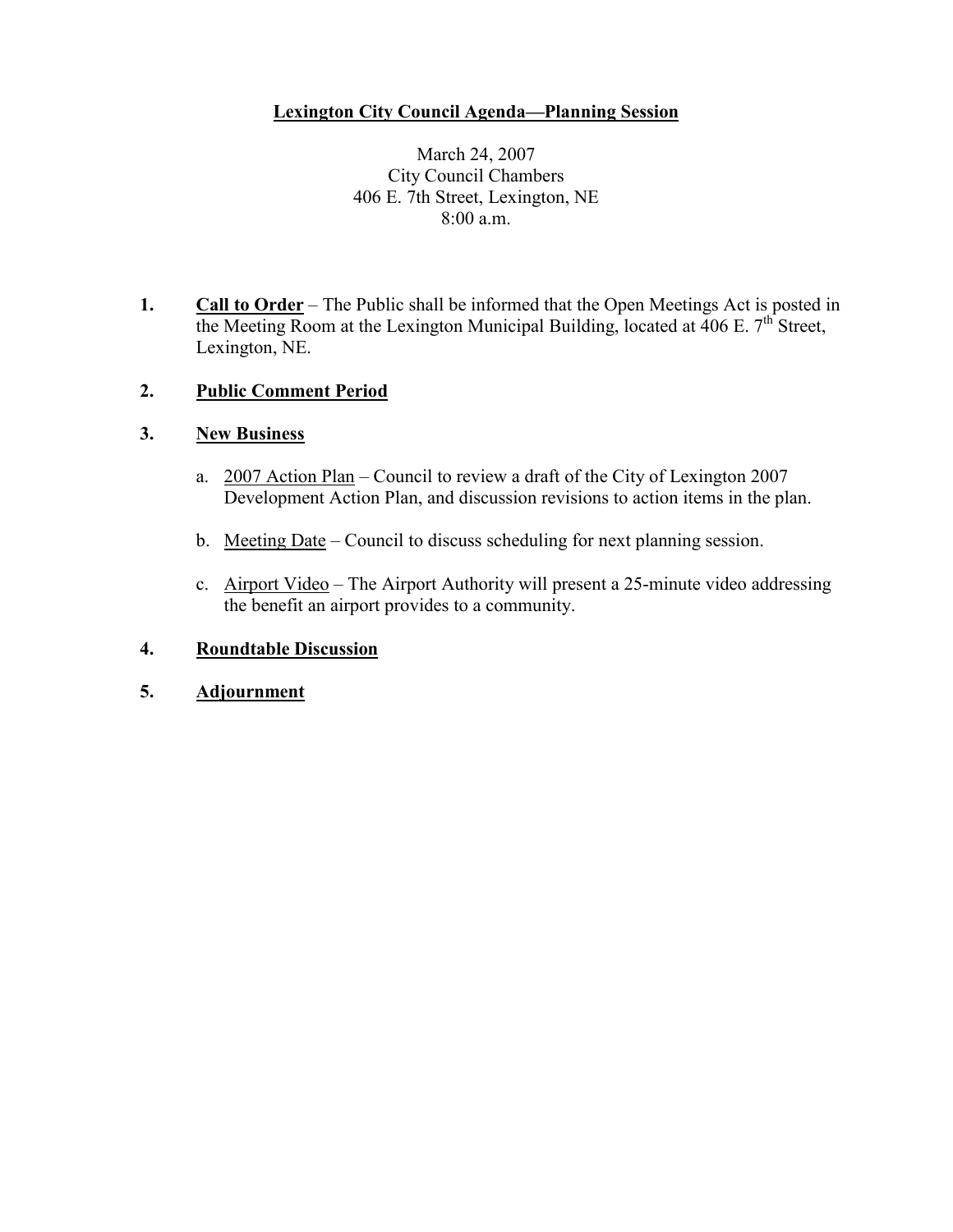# **City of Lexington Development Action Plan 2007**

#### **Introduction:**

The City of Lexington has a history of being proactive in setting and achieving goals for community and economic development issues; in collaboration with local development groups and area citizens. An annual Development Action Plan and ongoing planning process has been initiated to increase community participation, strengthen communication between entities, educate local stakeholders, and enhance area partnerships.

When building an action plan, it is imperative that the plan conforms to the adopted general development plan of the community. This plan was designed to follow the guidelines of the 2005 Lexington Comprehensive Development Plan; which identifies development goals and action strategies that were developed via input received at public meetings involving the Planning Commission, Plan Steering Committee, Local Development Groups, City Council, City Staff, and local residents.

This plan incorporates action strategies identified in the 2005 Comprehensive Plan into a workable one-year "to do list". Action strategies also fit into other ongoing planning efforts such as housing studies; business targeting sessions; and community development planning meetings. This plan identifies general action strategies to be accomplished in 2007 based on the recommendations of City Council, the CED, the Greater Lexington Corporation, CRA, and Dawson Area Development. Amendments of these strategies over the course of the year are reasonably anticipated due to unforeseeable circumstances; however, employing an organized effort towards specific goals will lend to orderly and healthy community development.

#### **Acronyms commonly used in this plan are:**

| <b>ABLE</b>  | Advocating for Business Labor Education  |
|--------------|------------------------------------------|
| <b>CED</b>   | <b>Council for Economic Development</b>  |
| <b>CEL</b>   | Cornhusker Energy Lexington              |
| <b>CRA</b>   | <b>Community Redevelopment Authority</b> |
| <b>CROWN</b> | Credits to Own Homes                     |
| <b>DAD</b>   | Dawson Area Development                  |
| <b>DPA</b>   | Down Payment Assistance                  |
| M&A          | Miller & Associates                      |
| <b>MF</b>    | Multi-family Housing                     |
| <b>RDA</b>   | Redevelopment Area                       |
| <b>REC</b>   | Recreation                               |
| SF           | Single Family Housing                    |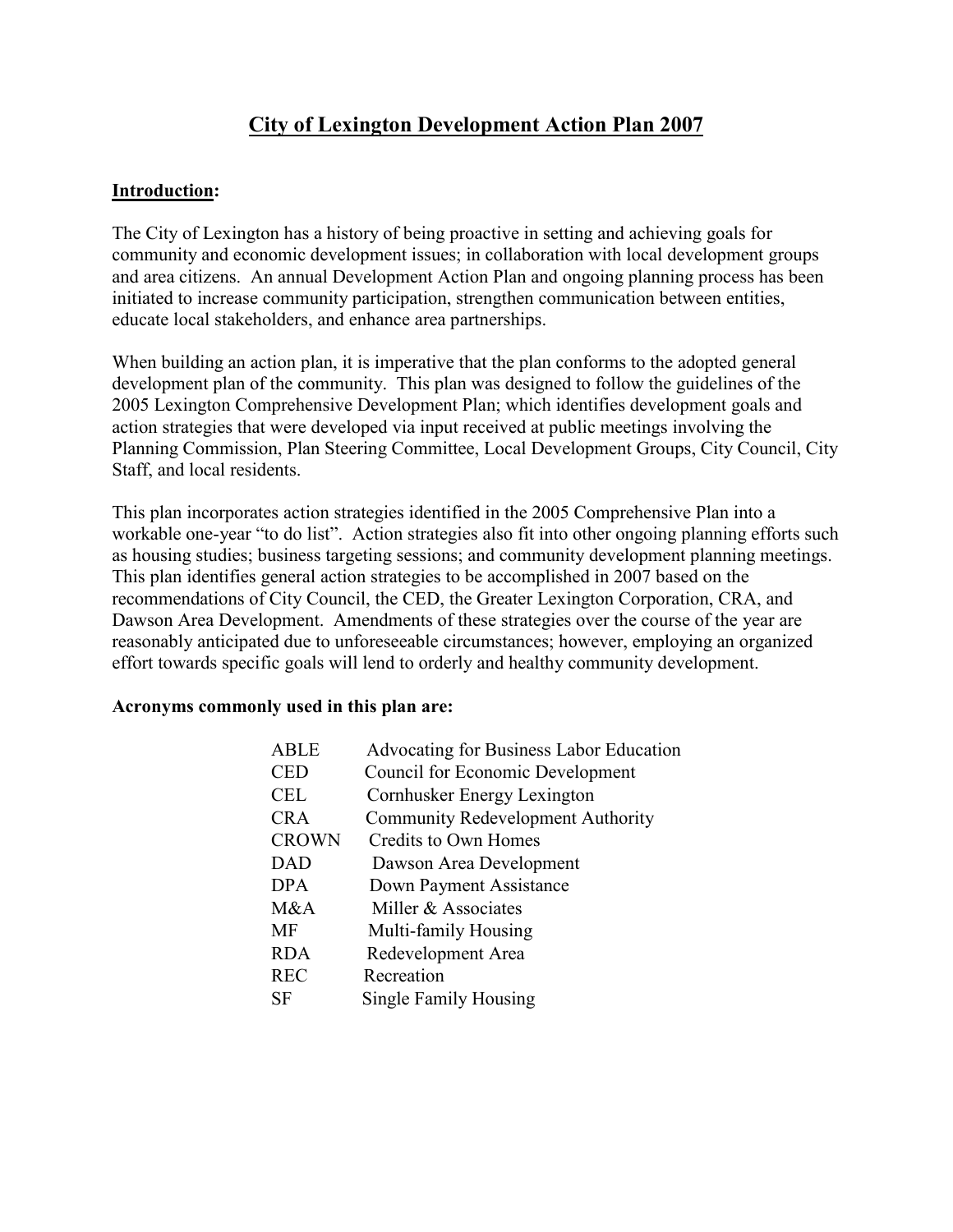## **1. Support the creation of marketable and affordable housing lots in the community for construction of new housing units across various price ranges.**

• South/Southwest Housing Development—the City, in cooperation with local development groups, completed a housing study in 2004 for the Lexington area. The study indicated that Lexington was in need of new and rehabilitated housing opportunity across every population and income category. The study indicated a 2.24% housing vacancy rate, as compared to a healthy 5-6% vacancy rate; proposed the development goal of 240 housing units over a 5-year period, 55% owner occupied and 45% rental; and proposed the demolition and removal of 53 units over that same 5-year period.

It is certainly a concern that the local housing market will not reasonably accommodate the expansion or relocation of industry workers to the area. Orthman Manufacturing, the Lexington Public Schools, Tri-County Hospital, the City of Lexington, and CEL (to name a few) have increased the number of jobs in the community by approximately 100 individuals over the past 5 years. About 50% of the total workforce for these businesses does not live in Lexington, primarily due to the lack of available housing units.

The City has identified 112 units of existing housing that is in a dilapidated condition and in need of condemnation and/or demolition; however  $70\%$  of these units are currently occupied pending inspection and corrective action. Lexington has a housing unit demand; in theory the addition of housing units is necessary prior to or in concert with the removal or rehabilitation of the dilapidated units. Lexington will develop a new mixed income subdivision with approximately 70 housing units to help address the housing needs in the community and to assist the local businesses in their growth and expansion.

| <b>Action</b>                                               | <b>Responsible Party</b>    | <b>Timeframe</b> | Cost      |
|-------------------------------------------------------------|-----------------------------|------------------|-----------|
| Blight & substandard determination<br><b>RDA#5</b>          | CRA, City                   | Jan-Feb          | \$6,000   |
| Redevelopment plan and project<br>approved for RDA #5       | CRA, City, CED              | Apr              | N/A       |
| Plat and annex property                                     | City, CED                   | Apr              | \$1,000   |
| Plan and bid infrastructure                                 | City, CRA                   | May-Jun          | \$5,000   |
| <i>improvements</i>                                         |                             |                  |           |
| <b>Build infrastructure</b>                                 | Contractor, City            | Jun-Sep          | \$550,000 |
| Housing Construction: 13 units                              |                             |                  |           |
| 5 CROWN units                                               | <b>Opportunity Builders</b> | Aug              | \$850,000 |
| 1 Spec unit w/DPA                                           | <b>Opportunity Builders</b> | Jul              | \$175,000 |
| 1 Spec unit by Lex High Program                             | ABLE, Lex High              | Aug-Dec          | \$110,000 |
| 2 Spec units                                                | CED                         | Jun-Dec          | \$225,000 |
| 4 Duplexes                                                  | <b>Housing Authority</b>    | Jun-Dec          | \$800,000 |
| Market available lots to developers,                        | School, Hospital, City,     | Ongoing          | \$1,500   |
| online, non-local employees                                 | CED, DAD                    |                  |           |
| Recruit builders for 2008                                   | City, CED, DAD              | Sep-Dec          | N/A       |
| Plan for 20 units for 2008                                  | City, CED, DAD              | Sep-Dec          | N/A       |
| Acquisition and removal of<br>dilapidated housing in RDA #5 | City, CRA                   | Jan-Dec          | \$100,000 |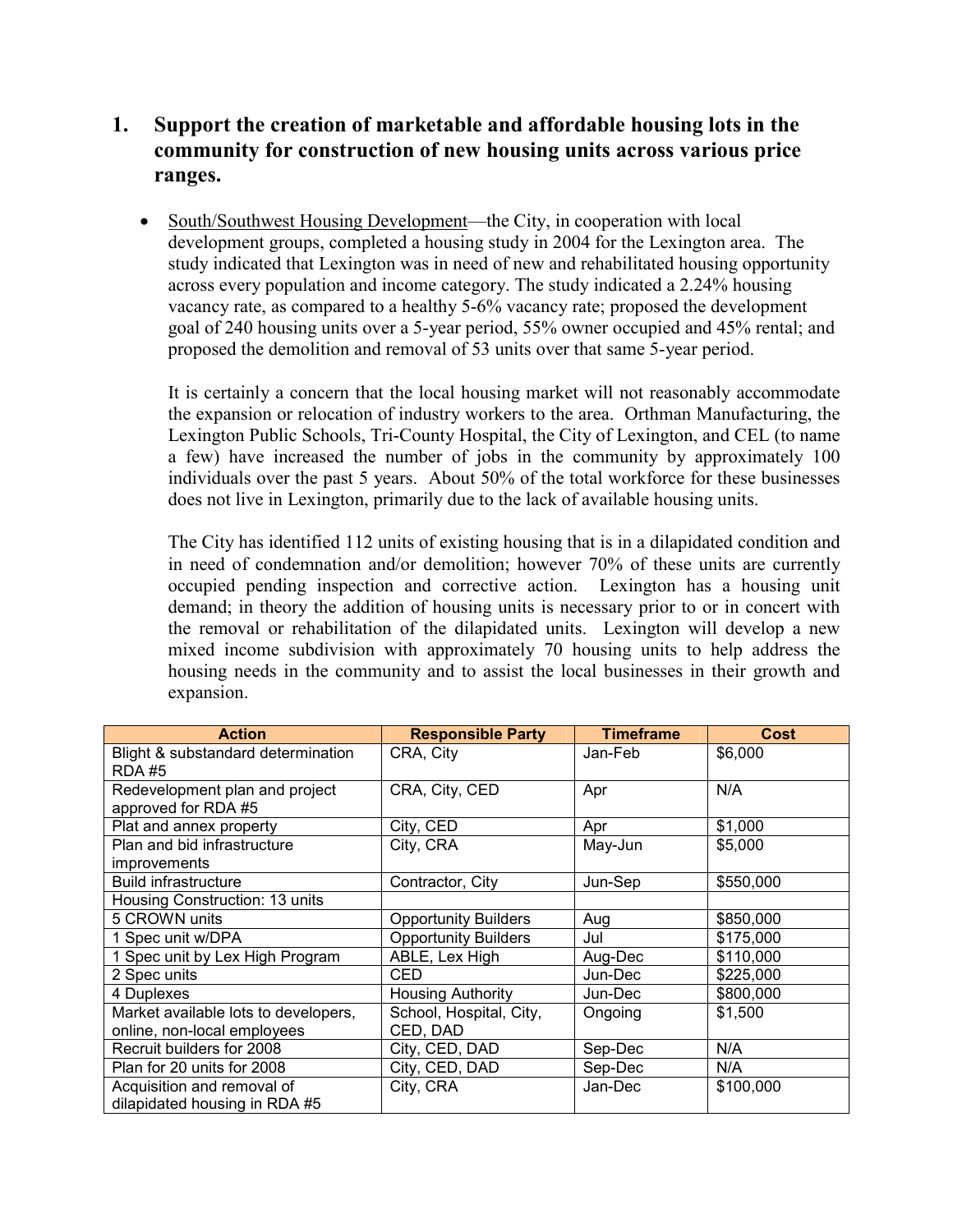• Northwest Housing Development—the total estimated housing demand, or housing potential in Lexington by the year 2030 is 1,203 units. This includes the combination of new households, replacement housing, and a pent up demand for alternative housing for existing residents. The 1,203 new units may be divided into 550 owner occupied units and 650 rental housing units. The south/southwest housing project will provide the opportunity for approximately 120 units over a 5-10 year period. Significant demand will continue additional housing units, and thus the planning for future housing development should commence.

| <b>Action</b>                            | <b>Responsible Party</b> | <b>Timeframe</b> | Cost    |
|------------------------------------------|--------------------------|------------------|---------|
| Review study on drainage in the area,    | M&A, City Manager, City  | May              | \$1,000 |
| revise as needed.                        | Council, CRA             |                  |         |
| Develop planned use development.         | M&A, City Manager, City  | Jun              | \$5,000 |
|                                          | Council, CRA             |                  |         |
| Identify recreational land use           | Rec Board, Optimists,    | Jun              | \$1,000 |
| potential.                               | Schools                  |                  |         |
| Amend trails system to include           | Rec Board, City Council  | Jun              | \$1,000 |
| incorporate this area.                   |                          |                  |         |
| Identify cost estimates for facility and | M&A, City Manager        | Jul              | \$1,000 |
| infrastructure development.              |                          |                  |         |

• Flood Plain Mitigation—the current 100 year flood plain boundary for Spring Creek on the north and northeast portion of the community limits the housing development potential in that area, as well as the resale value of existing homes within that boundary. A remapping project is currently underway by the Nebraska Department of Natural Resources in conjunction with FEMA. It is believed that the dam and bridge structures that have been built on the Spring Creek watershed over the last 25 years has substantially eliminated flood dangers from Spring Creek in the Lexington area. As part of the remapping process, the City will continue to push for relaxation of the 100 year flood plain boundary. Relaxation of this boundary will benefit current homeowners in this area, as well as open up land for residential housing development on the northwest and northeast portions of the community.

| <b>Action</b>                      | <b>Responsible Party</b> | <b>Timeframe</b> | Cost             |
|------------------------------------|--------------------------|------------------|------------------|
| Participate in the data collection | City, M&A                | Jan-Dec          | \$1,000-\$10,000 |
| process                            |                          |                  |                  |
|                                    |                          |                  |                  |

## **2. Promote redevelopment activities in all areas of the community through land acquisition and removal of dilapidated structures.**

 Commercial Development and Aesthetic Improvements—HWY 283 Corridor—RDA #1 is near the entryway and corridor that carries the largest numbers of vehicles, which enter and leave the City of Lexington on a daily basis. These points of entry and routes of travel are envisioned as prime opportunities for the City to give individuals a positive first impression as they enter our City and to provide a pleasant reminder of the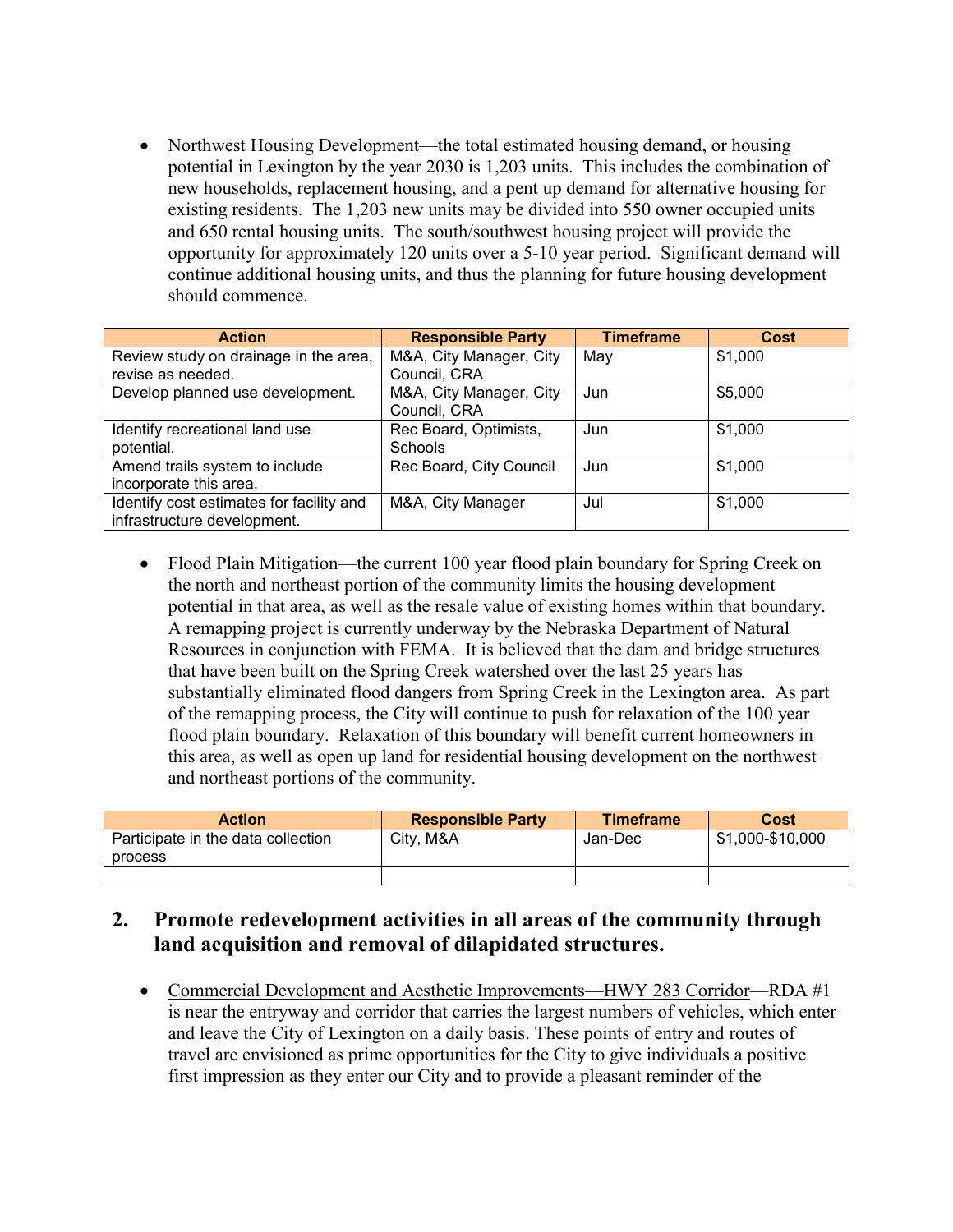community as they depart. This area also provides the greatest opportunity for retail and small business development.

The 2007 Action Plan is not intended to provide a definitive plan regarding future beautification efforts or business development activities. However, the action plan will provide steps to assist in the removal of obstacles that have prevented these types of activities to naturally develop in the past.

| <b>Action</b>                            | <b>Responsible Party</b>    | <b>Timeframe</b> | Cost     |
|------------------------------------------|-----------------------------|------------------|----------|
| Begin negotiations on property in RDA #1 | CRA, City Manager           | Mar              | \$1,000  |
| along north 283 Corridor                 |                             |                  |          |
| If owner does not wish to negotiate,     | City Attorney, CRA, City    | Apr-May          | \$5,000  |
| exercise eminent domain                  | Council                     |                  |          |
| Establish Fair Market Value of property  | Appraiser                   | Jun              | \$1,000  |
| Plan and install Welcome sign and        | <b>DAD Leadership Class</b> | Jan-May          | \$30,000 |
| improve drainage in the area             |                             |                  |          |
| Continue to develop trails in RDA #1     | Park Committee, City, CRA   | Ongoing          | \$1,000  |
| Begin marketing property for development | CRA, City, CED, DAD         | Jul              | \$1,000  |
| Plan area aesthetic improvements         | CRA, City                   | Ongoing          | \$1,000  |
| Negotiate with Paulsen Inc. to excavate  | <b>City Manager</b>         | Mar              | N/A      |
| site to make interchange more visually   |                             |                  |          |
| appealing                                |                             |                  |          |

 UPRR Corridor Redevelopment—over the years many commercial/industrial uses were conducted along the UPRR corridor through the community. Many of these uses have since ceased, leaving dilapidated structures and unsanitary properties. The City is developing a relationship with UPRR to collaborate on the removal of the structures and debris from the properties and the development of green space and trails abutting the Hwy 30 corridor. The commitment to continue demolition activities should continue in 2007.

| <b>Action</b>                    | <b>Responsible Party</b> | <b>Timeframe</b> | Cost     |
|----------------------------------|--------------------------|------------------|----------|
| Reach agreement with UPRR on     | City, UPRR, lease        | Jan-Jun          | \$1,000  |
| demolition activities            | holders                  |                  |          |
| Request proposals for demolition | Citv                     | Jul              | N/A      |
| Perform demolition activities    | City, contractor         | Jul-Dec          | \$75,000 |
|                                  |                          |                  |          |

### **3. Improve public transportation network in the community.**

 One-year Street Improvement Items—these projects not specifically listed below include: intersection reconstruction at  $15<sup>th</sup>$  and Freedom, and  $15<sup>th</sup>$  and Constitution; gap pave of 17<sup>th</sup> Street from Jefferson to Monroe Streets; and gap pave of Ontario Street from 9<sup>th</sup> to 10<sup>th</sup> Streets.

| <b>Action</b>                    | <b>Responsible Party</b> | <b>Timeframe</b> | Cost      |
|----------------------------------|--------------------------|------------------|-----------|
| Develop plans and specifications | Citv. M&A                | Apr-Jul          | \$15,000  |
| Bid and construct projects       | City, M&A                | Jul-Dec          | \$175,000 |
|                                  |                          |                  |           |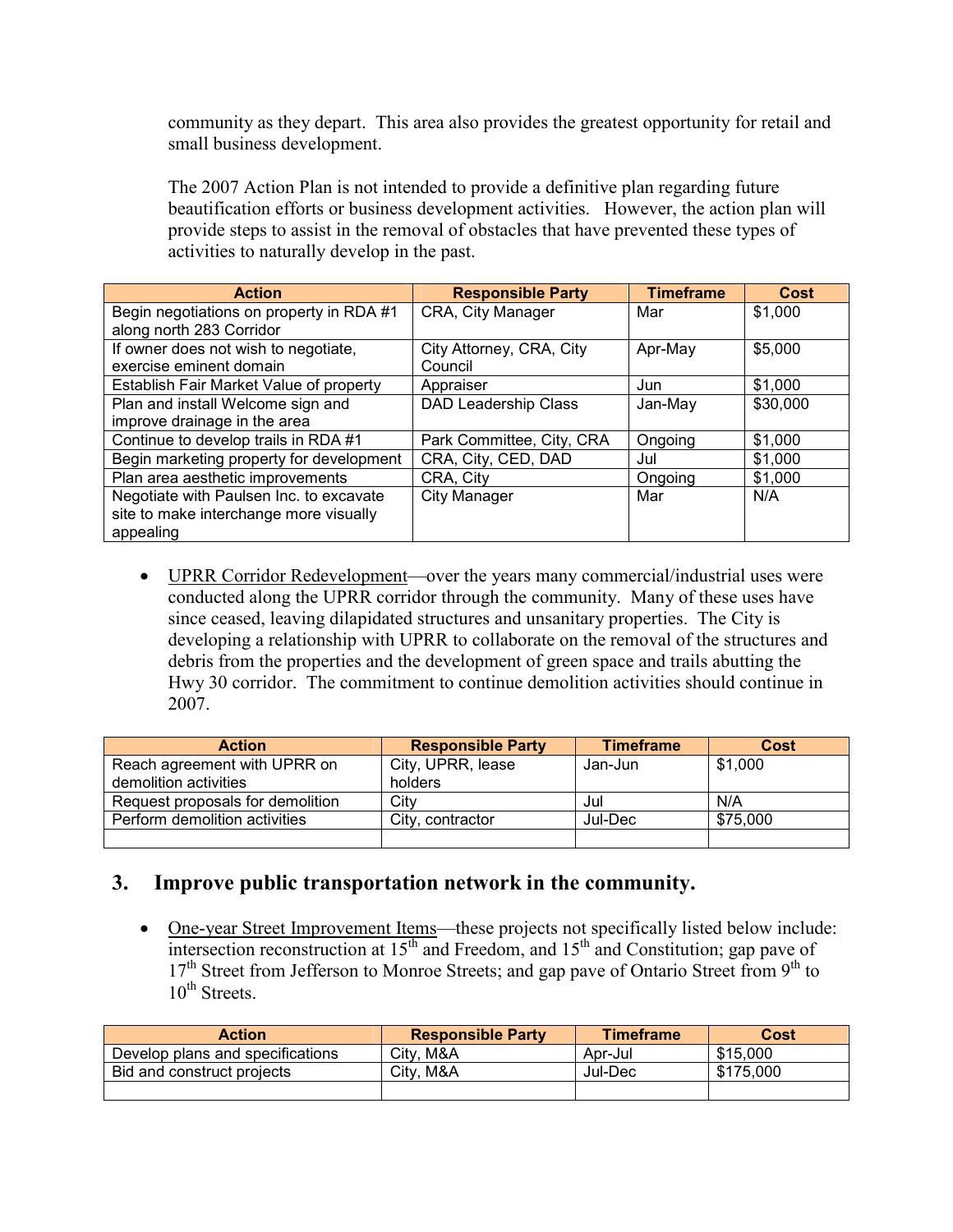Pedestrian Hike Bike Trail Phase I—the City received a grant from NDOR to complete this trail project, which majority runs along the west side of Hwy 283 in the south portion of the community. The project was intended to provide alternative transportation to pedestrians in this area for both transportation and recreational use. The project will be bid and constructed in 2007.

| <b>Action</b>                               | <b>Responsible Party</b> | <b>Timeframe</b>      | Cost      |
|---------------------------------------------|--------------------------|-----------------------|-----------|
| Develop plans and specifications for<br>bid | M&A, City                | Fall 2006-Mar<br>2007 | \$30,000  |
| <b>Acquire ROW</b>                          | City                     | Mar 2007              | \$20,000  |
| <b>Bid project</b>                          | M&A. City                | Apr 2007              | \$1,000   |
| <b>Construct Project</b>                    | M&A, City, contractor    | May-Dec 2007          | \$550,000 |
|                                             |                          |                       |           |

 $\bullet$  13<sup>th</sup> Street Reconstruction—design is underway to reconstruct and widen the portion of W. 13<sup>th</sup> Street from Park Drive to Airport Road. This is a federal aid project, 80/20, and will take two phases to complete. The project includes a water main upgrade on  $13<sup>th</sup>$ Street from Park Street to Erie Street; eliminating undersized line and providing a 12" feeder through the north portion of the community. The project will upgrade the sanitary sewer capacity on 13<sup>th</sup> Street from Hampton Street to Erie Street, which will eliminate the operation and maintenance of the lift station on the southwest corner of the 13<sup>th</sup> and Erie Street intersection. The project will widen 13<sup>th</sup> Street from Freedom Drive to Airport Road, improving drainage, access to the Optimist Rec Complex, access to the Tri-County Fitness Center, and provide a pedestrian trail from the 13<sup>th</sup> and Erie Street intersection to the Optimist Rec Complex.

| <b>Action</b>                        | <b>Responsible Party</b> | <b>Timeframe</b> | Cost      |
|--------------------------------------|--------------------------|------------------|-----------|
| Develop plans and specifications for | M&A, City                | Jan-Apr 2007     | \$1,000   |
| bid                                  |                          |                  |           |
| Bid project                          | M&A. Citv                | May 2007         | \$1,000   |
| Construct Project-Phase I            | M&A, City, contractor    | May-Dec 2007     | \$700,000 |
|                                      |                          |                  |           |

 HWY 283 Viaduct Widening—in 1998 the City and NDOR initiated a project to widen the Hwy 283 Viaduct over the UPRR to a 4-lane structure. A subsequent Long Range Transportation Plan was completed in 2005 which indicated that the viaduct was the highest ranked facility in need of capacity improvement. In late 2006, NDOR completed a conceptual project layout and held an open house for community comment; the project was slated for 2012 construction. Following the open house, NDOR began re-evaluation of pending projects due to fiscal restraints; which the City was notified. Following notification, the Council discussed the issue and feels that the project is a long term community need, and effort should be made to make sure the project is not eliminated from the NDOR road plan. The results of the re-evaluation are pending.

| <b>Action</b>                    | <b>Responsible Party</b> | <b>Timeframe</b> | Cost              |
|----------------------------------|--------------------------|------------------|-------------------|
| Work with NDOR on project status | City,<br><b>NDOR</b>     | Jan-ongoing      | .000<br>ጥ 4<br>JЫ |
|                                  |                          |                  |                   |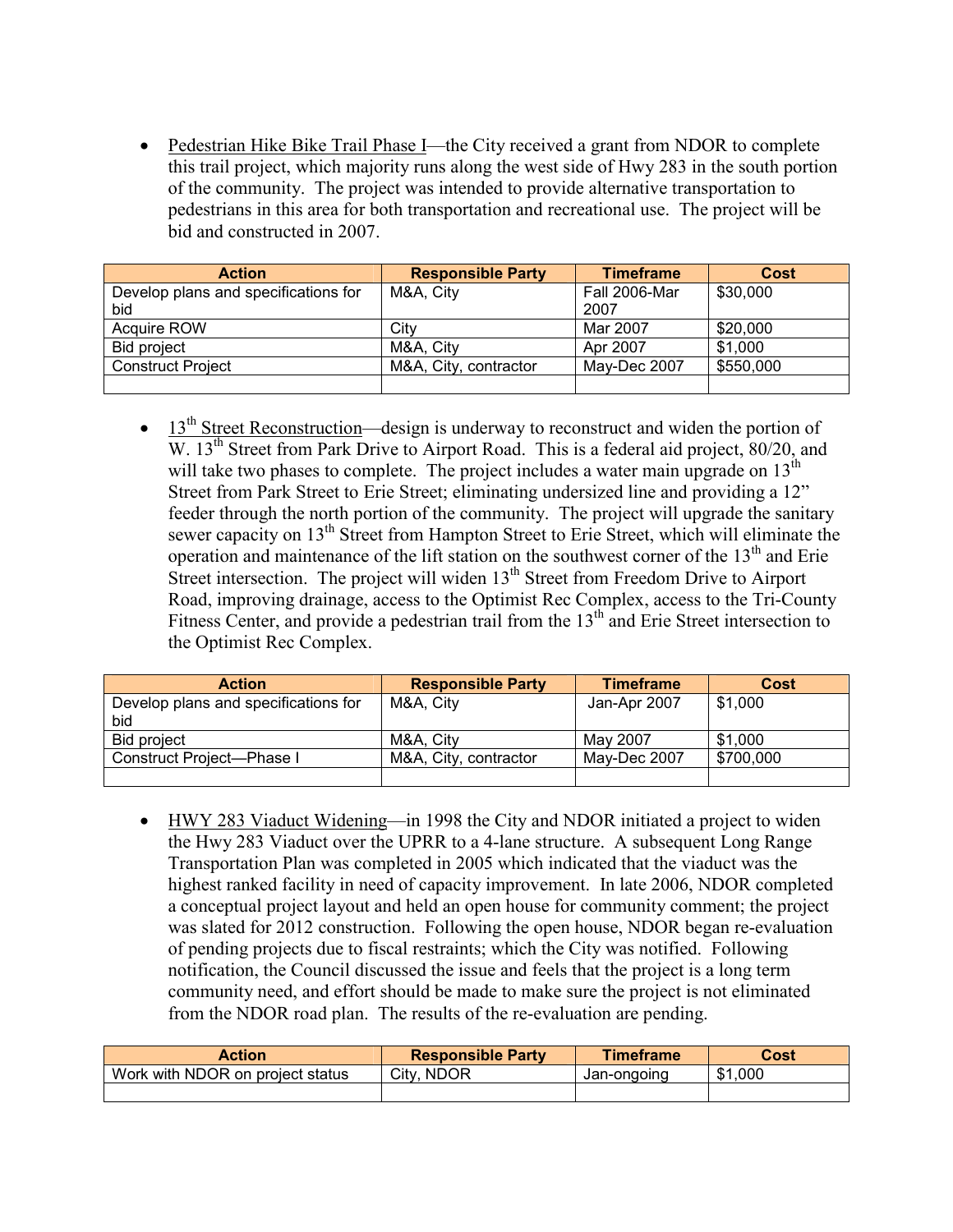• Road 435 Box Culvert—the storm water drain pipe north of the intersection of Road 435 and Road 755 is undersized to handle the storm water capacity created by the City outfall line and the Spring Creek watershed. This pipe creates a "bottle-neck" and causes back up issues on surrounding lands; and may contribute to a broader flood plain boundary delineation of Spring Creek on the northeast portion of the community. The City will work in cooperation with Dawson County to upgrade the capacity under the roadway to a concrete box culvert. The project is budgeted and in the City's 1&6 Year Street Improvement Plan.

| <b>Action</b>                  | <b>Responsible Party</b> | <b>Timeframe</b> | Cost     |
|--------------------------------|--------------------------|------------------|----------|
| Develop project specifications | City, M&A                | Apr-Jul          | \$5,000  |
| Bid and construct project      | City, M&A                | Aug-Oct          | \$80,000 |
| Reach funding agreement with   | City, County             | Aug              | N/A      |
| Dawson County                  |                          |                  |          |
|                                |                          |                  |          |

 Rural Viaduct—East of Lexington—with completion of the Long-Range Transportation Plan in 2005, it was indicated that future industrial growth in southeast Lexington will drive the need for a grade separation in the vicinity of Road 435, Hwy 30, and UPRR. This intersection is dangerous, as there is a lack of truck stacking for the at-grade crossing. A cooperate effort by Dawson County, City, and area businesses should be initiated to address the long term issue. At a minimum, a viaduct location study should be commissioned to identify potential projects, and provide public input.

| <b>Action</b>                   | <b>Responsible Party</b> | <b>Timeframe</b> | Cost                              |
|---------------------------------|--------------------------|------------------|-----------------------------------|
| Initiate viaduct location study | City<br>ڪount∨           | Jun              | 000-\$25,000<br><b>COM</b><br>ъĐ. |
|                                 |                          |                  |                                   |

• Trail Master Planning—through the Park Improvement Committee, the City completed a draft of a community master trail plan; which subsequently led to the development of the Phase I project listed above. A master plan should be formally reviewed by the Planning Commission and approved by the City Council. Following adoption by the City Council, this plan should be annually reviewed for conformance with the comprehensive plan of the City.

| <b>Action</b>                     | <b>Responsible Party</b> | <b>Timeframe</b> | <b>Cost</b> |
|-----------------------------------|--------------------------|------------------|-------------|
| Formalize master plan             | <b>Park Committee</b>    | Mar-Mav          | N/A         |
| <b>Planning Commission Review</b> | City, Plan Comm          | Jun              | N/A         |
| City Council consideration        | City Council             | Jun              | N/A         |
|                                   |                          |                  |             |

• Reclassify Street System—in order to plan orderly street systems within the community and maximize federal allocation funding under the surface transportation program, it is necessary to review and reclassify the existing street classifications. This will allow the City to provide and adequate transportation network in the community and aid in future residential, commercial, and industrial development.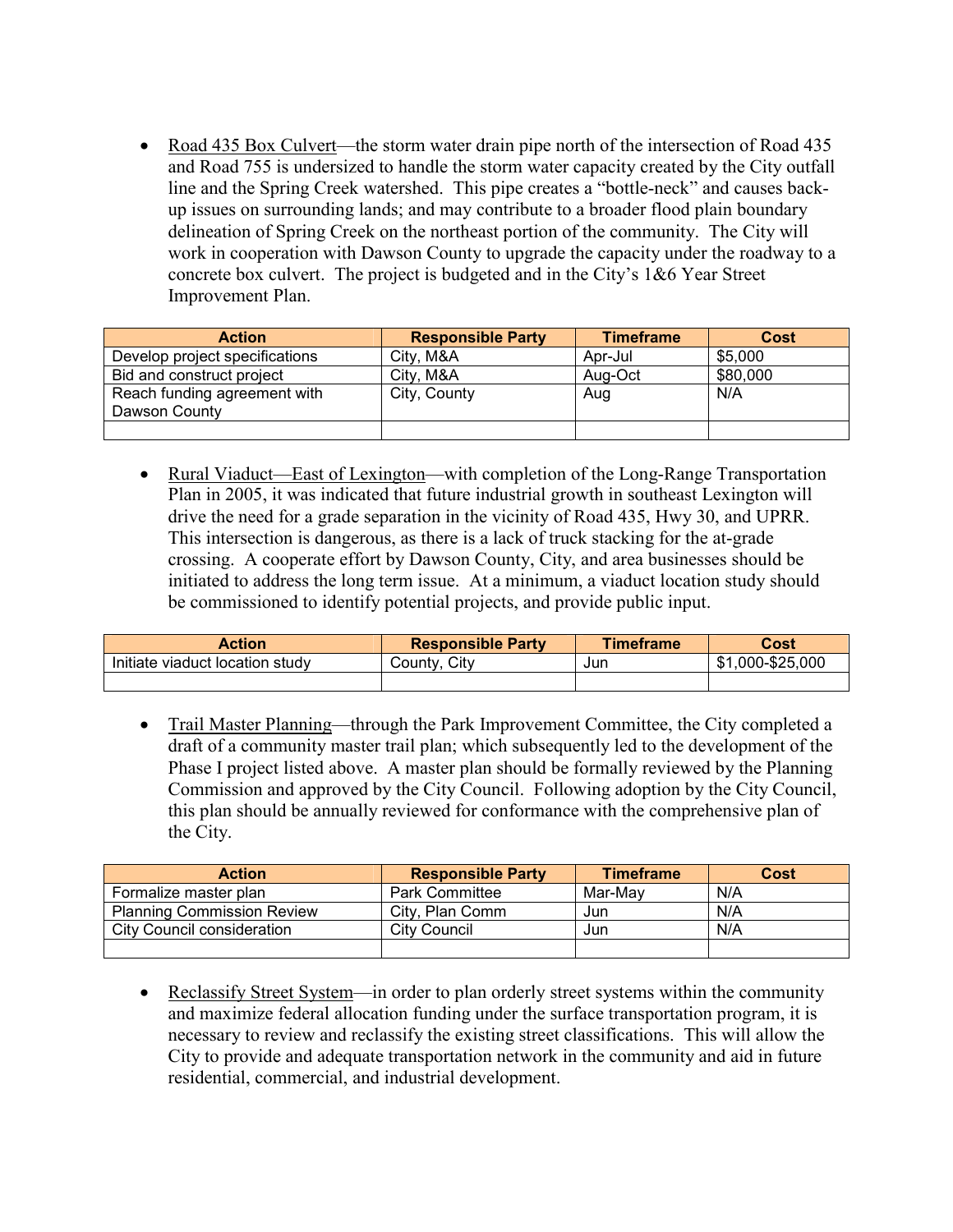| <b>Action</b>                  | <b>Responsible Party</b> | <b>Timeframe</b> | Cost    |
|--------------------------------|--------------------------|------------------|---------|
| Evaluate reclassification plan | City, M&A                | Jan-Aug          | \$1,000 |
| Request reclassification       | City Council             | Sep              | \$1,000 |
|                                |                          |                  |         |

### **4. Improve inter-local cooperative programs in the community and county.**

• DAD—the Dawson Area Development office was restructured in 2005 with the addition of a Community Development Coordinator and ABLE Coordinator. City representation on the Board of Directors is important to make sure the direction and cooperative attitude of the group continues in a positive direction. DAD is a valuable tool for area communities, including Lexington.

| <b>Action</b>                                            | <b>Responsible Party</b> | <b>Timeframe</b> | Cost              |
|----------------------------------------------------------|--------------------------|------------------|-------------------|
| Participate in DAD direction,<br>operation and planning. | City representatives     | Ongoing          | \$20,000 annually |
|                                                          |                          |                  |                   |

 CED—the Council for Economic Development has made commitments in the previous year that will benefit the community in the long term. Some of these activities include infill housing development, new housing development, and redevelopment of the old Sun-Mart building into a tech spec building. The CED will need continued support of the City into the future for the success of all concerned.

| <b>Action</b>          | <b>Responsible Party</b> | Timeframe | Cost     |
|------------------------|--------------------------|-----------|----------|
| Support CED activities | Citv                     | )naoina   | Variable |
|                        |                          |           |          |

 Greater Lexington—the Greater Lexington Corporation has made commitments in the previous year that will benefit the community in the long term. Their main project was the redevelopment of the defunct Paulsen Addition. Working in conjunction with the CRA and the City, Greater Lex developed 32 housing lots for sale to individuals or contractors for a maximum price of \$10,000. There are only 14 lots remaining in this project, and Greater Lex is looking for their next project to support.

| Action                                | <b>Responsible Party</b> | <b>Timeframe</b> | Cost     |
|---------------------------------------|--------------------------|------------------|----------|
| <b>Support Greater Lex activities</b> | City                     | Onaoina          | Variable |
|                                       |                          |                  |          |

• County— the City and the Dawson County have a history of cooperation on area projects and programs. The City Council feels it is in the best interest of County residents to foster cooperative ventures to maximize the resources available. Projects include: roads, emergency management, law enforcement, and communications to name a few.

| Action                         | <b>Responsible Party</b> | <b>Timeframe</b> | Cost     |
|--------------------------------|--------------------------|------------------|----------|
| Develop joint benefit projects | City,<br>County          | Onaoina          | Variable |
|                                |                          |                  |          |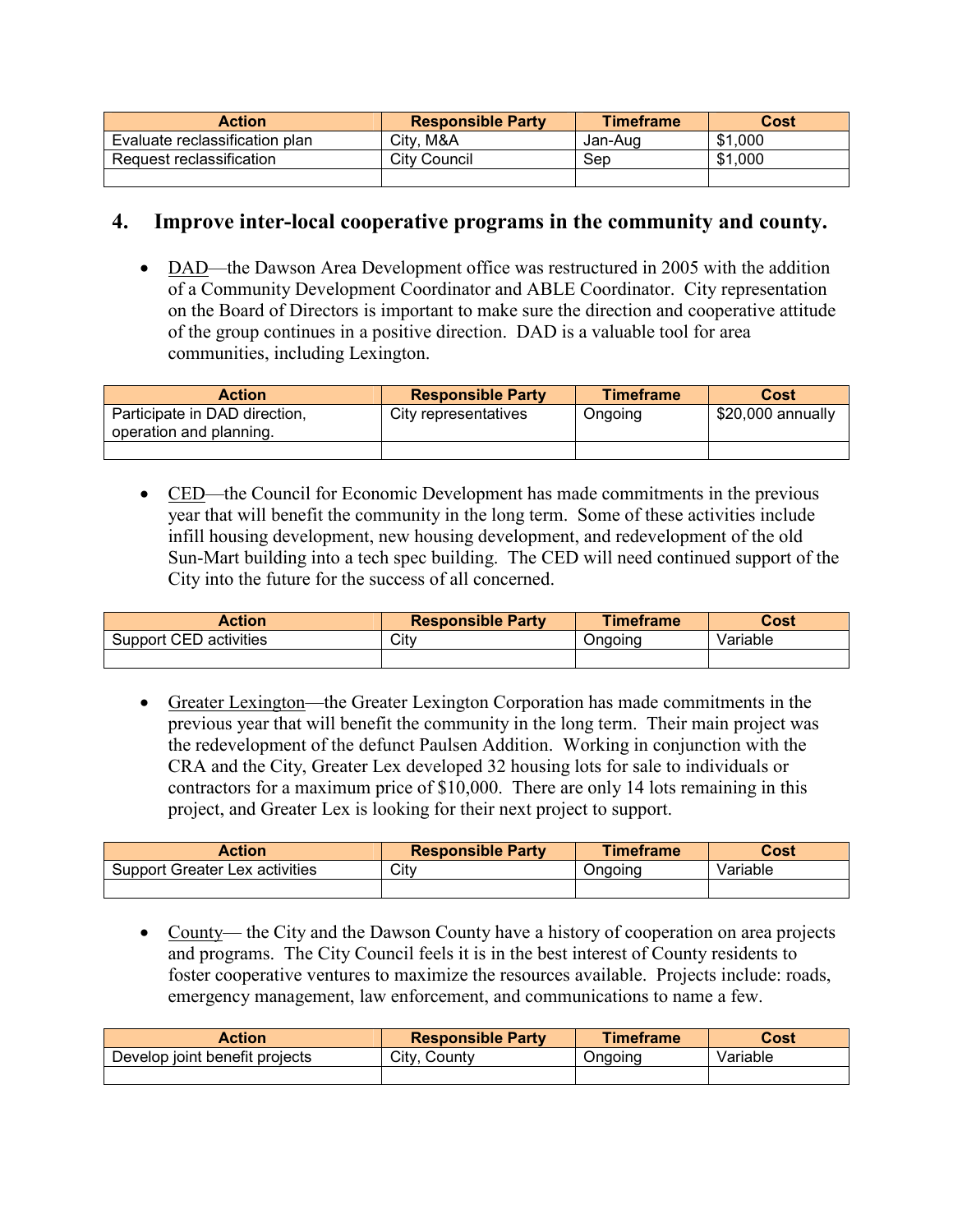• School District—the City and the School District have a history of cooperation on community projects and programs. The City Council feels itwould be in the best interest of the community to conduct joint meetings to discuss cooperative ventures that can improve local efficiencies and improve the community for the residents.

| <b>Action</b>                  | <b>Responsible Party</b> | <b>Timeframe</b> | Cost     |
|--------------------------------|--------------------------|------------------|----------|
| Organize joint meetings        | City, School             | Onaoina          | Variable |
| Develop joint benefit projects | City, School             | <b>Ongoing</b>   | Variable |
|                                |                          |                  |          |

• Tri-County Hospital—the City and Tri-County Hospital have a history of cooperation on community projects and programs. Cooperative ventures should be investigated to determine projects or programs that could be implemented to benefit area residents and maximize available resources.

| <b>Action</b>                  | <b>Responsible Party</b> | Timeframe | Cost     |
|--------------------------------|--------------------------|-----------|----------|
| Develop joint benefit projects | City, Hospital           | Onaoina   | Variable |
|                                |                          |           |          |

### **5. Improve community education on programs and projects.**

• Newsletter—in 2006, the City instituted a City email newsletter, "City Happenings." The launch of the newsletter was seen as successful, but efforts should be taken to constantly improve the content and interaction of the document.

| <b>Action</b>                   | <b>Responsible Party</b> | <b>Timeframe</b> | Cost |
|---------------------------------|--------------------------|------------------|------|
| Evaluate and improve newsletter | City                     | Onaoına          | N/A  |
|                                 |                          |                  |      |

 Press Releases—although City Staff is a limited size and projects and programs keep the Staff increasingly busy, efforts should be made to provide press releases on programs and projects to keep the public educated on the direction of City policy. A well educated public can help identify need and develop responsive public policy.

| <b>Action</b>                                        | <b>Responsible Party</b> | <b>Timeframe</b> | Cost |
|------------------------------------------------------|--------------------------|------------------|------|
| Initiate project and program news<br>release program | City                     | Ongoing          | N/A  |
|                                                      |                          |                  |      |

• CDAB—the Community Development Advisory Board was initiated to bring the area development groups together to study and report on community development issues. The Board's study and reporting provides the City Council with recommendations on program and project direction. The individuals on the Board educate themselves on various issues, and in turn help education the community on those issues as well.

| Action                             | <b>Responsible Party</b>  | Timeframe | Cost |
|------------------------------------|---------------------------|-----------|------|
| Continue issue study and reporting | CDAB, City Council, Staff | Ongoing   | N/A  |
|                                    |                           |           |      |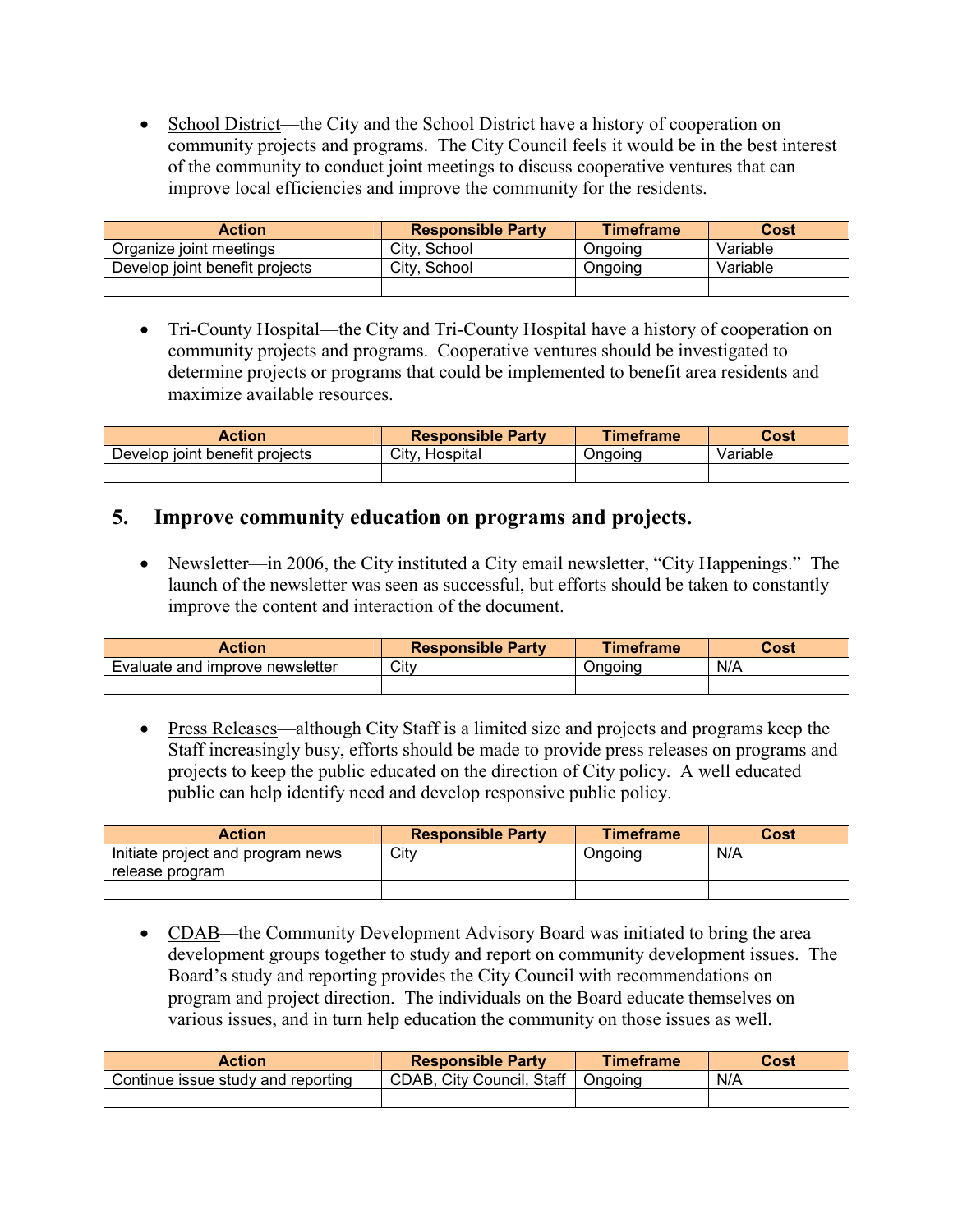• Planning Sessions—steps have been taken to increase the planning efforts of the City Council for City projects and programs. The Council has decided to institute regular planning sessions to work with Staff and local development groups on projects that will strengthen collaborative efforts.

| <b>Action</b>              | <b>Responsible Party</b>                   | <b>Timeframe</b> | Cost |
|----------------------------|--------------------------------------------|------------------|------|
| Continue planning sessions | City Council, Staff,<br>Development Groups | Ongoing          | N/A  |
|                            |                                            |                  |      |

## **6. Expand post high school education presence in the community that would lend to increased employer assistance programs and individual opportunity.**

 Distance Learning Center—an opportunity for economic development could be the creation of a *distance-learning center.* Distance learning centers are fast becoming an accepted and indispensable part of the industrial worker training programs and a source for educational systems to reach new groups of "non-traditional" students. Two main factors have led to the increase in distance learning centers: the growing need for continual skills upgrading and retraining; and the technological advances that have made it possible to teach more and more subjects away from main campuses.

The location, size, and existing industry in our community present opportunities for Lexington. A combination of skills based training and small business training in one center would improve the entrepreneurial climate in Lexington as well as help with recruitment efforts.

| <b>Action</b>                            | <b>Responsible Party</b>  | <b>Timeframe</b> | Cost     |
|------------------------------------------|---------------------------|------------------|----------|
| Identify potential site for Post High    | City, Schools,            | Feb              | \$1,000  |
| <b>School Education Facility</b>         | <b>Development Groups</b> |                  |          |
| <b>Contact Universities, Community</b>   | City, Schools,            | Mar-Jun          | \$2,000  |
| Colleges, NCTA, private schools, and     | <b>Development Groups</b> | Ongoing          |          |
| training facilities about possibility of |                           |                  |          |
| expanding to Lexington                   |                           |                  |          |
| Research funding sources for             | City, Schools,            | July             | \$1,000  |
| development of campus and                | <b>Development Groups</b> |                  |          |
| renovation of building                   |                           |                  |          |
| Put together budget, marketing plan,     | City, Schools,            | Jul-Aug          | \$10,000 |
| and renovation plan for site             | <b>Development Groups</b> |                  |          |
| Secure signed letters of Intent from     | City, Schools,            | Aug-Dec          | N/A      |
| higher education institutions            | <b>Development Groups</b> |                  |          |

### **7. Support economic development efforts in the community.**

 Ethanol Plant Expansion—the city of Lexington will work with industry to invest funds in infrastructure-related services leading to industry expansion or location; including sewer, streets, water, electricity, and site preparation. Financing may come from a variety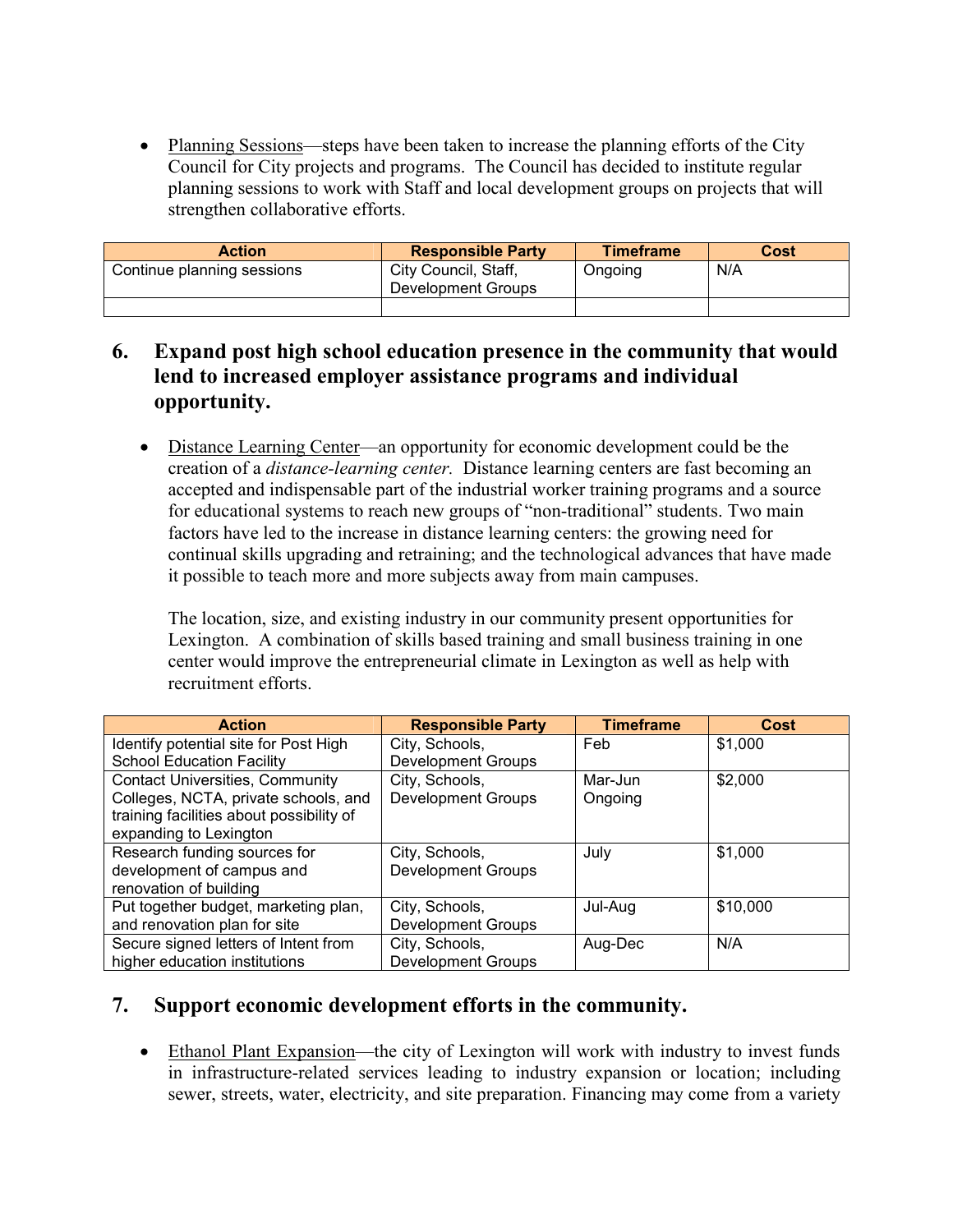of sources, including the Lexington Utility System, the Lexington Economic Development Program, Tax Increment Financing, the City of Lexington, local CDBG revolving loan funds, as well as available state and local grant funds.

| <b>Action</b>                                                                                       | <b>Responsible Party</b>           | <b>Timeframe</b> | <b>Cost</b>  |
|-----------------------------------------------------------------------------------------------------|------------------------------------|------------------|--------------|
| Identify infrastructure/utility expansion<br>needs: streets, water, electricity, and<br>wastewater. | CEL, City Manager, M&A             | Feb              | \$2,000      |
| Identify the costs associated with the<br>project(s).                                               | CEL, City Manager, M&A             | Mar-Apr          | \$1,000      |
| Determine need for aid to<br>construction.                                                          | CEL & City Manager                 | Apr              | N/A          |
| Sign agreement with company for the<br>improvements.                                                | City Council, City<br>Manager, CED | May              | \$1,000      |
| Begin work on the improvements, to<br>meet the plant expansion timelines.                           | City of Lexington                  | <b>Fall 2007</b> | Undetermined |
| Bill the customer for the work per<br>terms of the agreement.                                       | City of Lexington                  | Ongoing          | N/A          |

 Grain Handling Facility—CEL is working on the construction of a 10 Million bushel grain handling facility on Lot2 of the Lexington Industrial Addition. The facility needs will be extension of the City electric and water facilities.

| <b>Action</b>                                                              | <b>Responsible Party</b>           | <b>Timeframe</b> | Cost         |
|----------------------------------------------------------------------------|------------------------------------|------------------|--------------|
| Identify infrastructure/utility expansion<br>needs: water and electricity. | CEL, City Manager, M&A             | Mar-May          | \$2,000      |
| Identify the costs associated with the<br>project(s).                      | CEL, City Manager, M&A             | Mar-May          | \$1,000      |
| Determine need for aid to<br>construction.                                 | CEL & City Manager                 | Apr              | N/A          |
| Sign agreement with company for the<br>improvements.                       | City Council, City<br>Manager, CED | May              | \$1,000      |
| Begin work on the improvements, to<br>meet the plant expansion timelines.  | City of Lexington                  | <b>Fall 2007</b> | Undetermined |
| Bill the customer for the work per<br>terms of the agreement.              | City of Lexington                  | Ongoing          | N/A          |

• Project Opportunities—over the course of a year, there are numerous prospective projects that look at site or building locations. These include new or expanding business, as well as businesses that need retention assistance. The City is committed to provide technical assistance or funding assistance as projects arise. Projects that are viable and in the best interest of the area will be supported to a level that resources allow.

| Action                | <b>Responsible Party</b>    | <b>Timeframe</b> | Cost         |
|-----------------------|-----------------------------|------------------|--------------|
| Support area projects | City, Development<br>Groups | Ongoing          | Undetermined |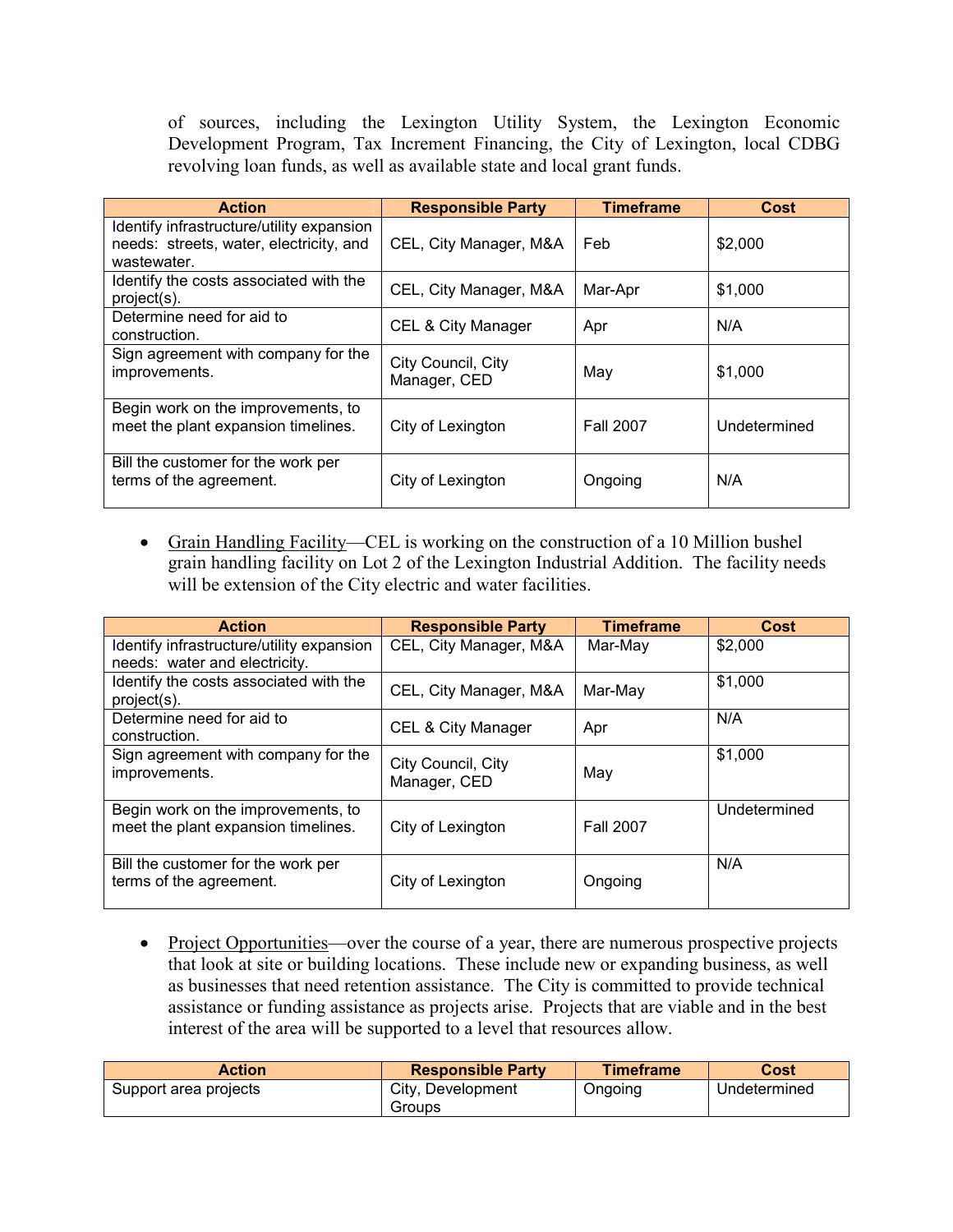## **8. Nurture the growth of leadership in the local Hispanic and non-Anglo population.**

• Multicultural Commission—in 2005 the City Council formulated this commission to discuss multicultural issues in the community and report back to the Council on needs that are being unmet. To date, the commission has remained dormant, but this is a high priority of the Council to get the group activated in 2007.

| <b>Action</b>                            | <b>Responsible Party</b> | <b>Timeframe</b> | Cost |
|------------------------------------------|--------------------------|------------------|------|
| Develop list of commission<br>candidates | City, community partners | Mar-Apr          | N/A  |
| Appoint commission members               | City                     | Mav              | N/A  |
| Initiate commission activities           | City, commission         | Jun              | N/A  |
|                                          |                          |                  |      |

### **9. Develop speculative/available buildings and sites in the community.**

 CED Building Project—the diversification of the local economy for office support services, business services, and new technology-based industries is an important growth strategy for Lexington. Economic diversification results from a number of "core" economic development activities including business retention and expansion, business attraction and industrial development, and small business assistance and development.

Success with most of the target industries identified by Lexington will stem from a combination of recruitment and local entrepreneurship. Real estate holdings and City owned public utilities can play an important role in both business expansion and attraction of office support services and technology-based businesses.

| <b>Action</b>                                                               | <b>Responsible Party</b>    | <b>Timeframe</b> | Cost      |
|-----------------------------------------------------------------------------|-----------------------------|------------------|-----------|
| Secure \$300,000 loan from City for<br>renovation of 10,000 SF, call center | CED, City                   | Jan              | N/A       |
| Sign letter of intent with client to occupy<br>10,000 SF                    | <b>DAD</b>                  | Feb              | \$1,000   |
| Prepare bid specs and receive bids for<br>renovation of 10,000 SF           | Contractor                  | Mar              | N/A       |
| Award bid and start Construction                                            | <b>CED &amp; Contractor</b> | Mar              | \$150,000 |
| Installation of 6 T1 lines to building                                      | CED, Telecom                | Mar              | \$10,000  |
| Call center ready for occupancy                                             |                             | Jun              | N/A       |
| Apply for RBEG funding through USDA                                         | DAD, CED                    | Feb              | N/A       |
| Install uninterruptible power source                                        | <b>CED &amp; Contractor</b> | Jul              | \$42,200  |
| Secure tenants for 20,000 SF                                                | CED                         | Jul-Sep          | N/A       |
| Prepare bid specs and let bids for<br>renovation of 20,000 SF               | Contractor                  | Aug              | \$4,500   |
| Award bid and start construction                                            | <b>CED &amp; Contractor</b> | Sep              | \$25,000  |
| Renovation to take place                                                    | Contractor                  | Oct-Dec          | \$200,000 |
| Office Suites Ready to be Occupied                                          |                             | Jan 2008         | N/A       |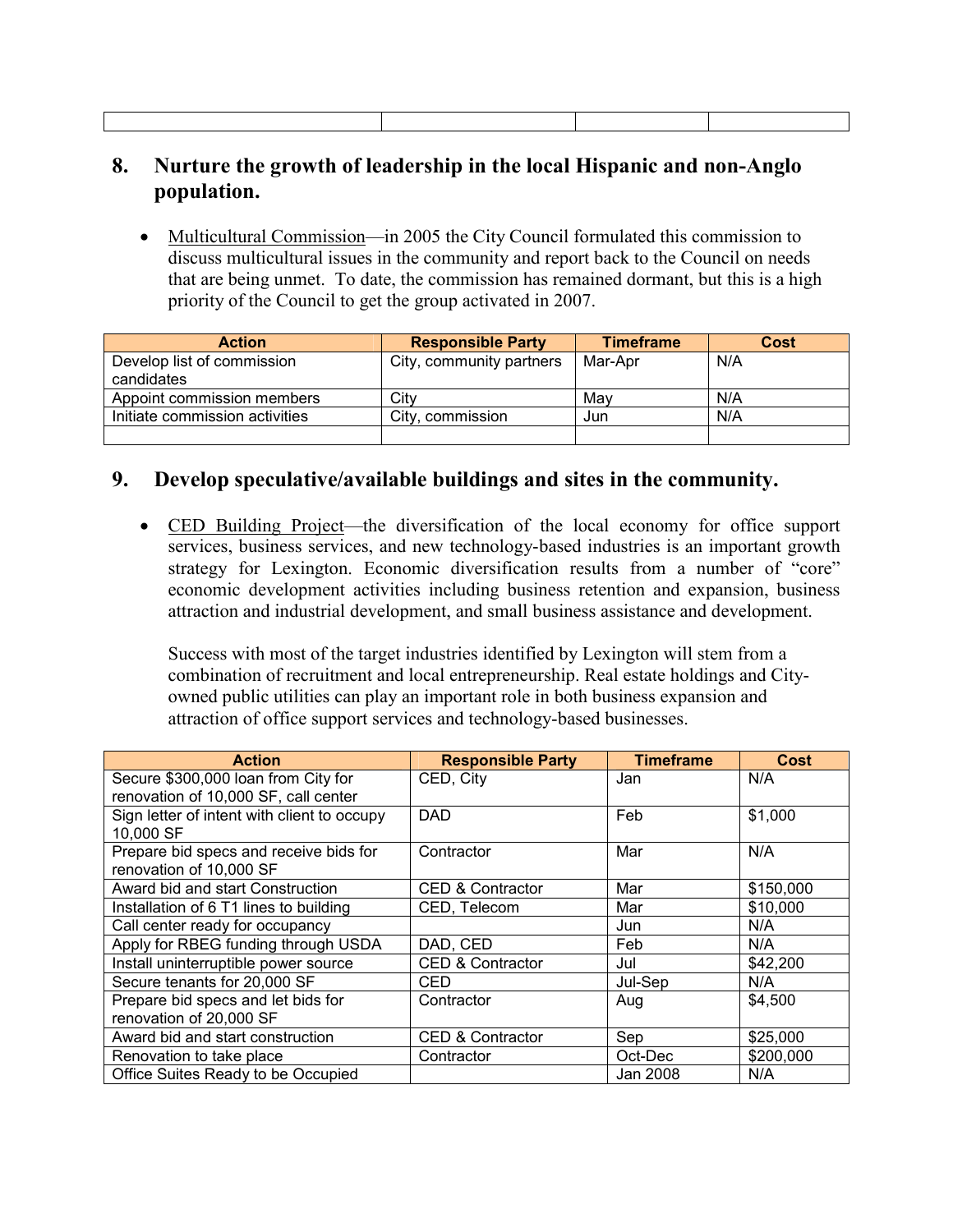• Additional Spec Building (s)—Area #1—or other areas.

The City of Lexington has researched the feasibility of an industrial spec building in the past. The goal is to lure a major new company that ties into its existing strong agribusiness economy, or taps into complimentary and new industries, including electronics, telecommunication equipment manufacturers and distributors, research and development firms, food processing and biotechnology.

As is typical of most business decisions today, site and building searches happen quickly. In most cases, building availability becomes a key factor in the location decision. For a community to be considered for most product manufacturing location decisions, it must have a suitable, available building.

Buildings are typically pre-manufactured metal buildings, tilt-up concrete, or a combination of the two. Factors to consider when sizing and configuring speculative buildings targeted are: (1) typical buildings are 20,000-to-50,000 SF;(2) sidewalls are a minimum of 22 feet high, preferably 24 feet; (3) support column spacing is important, with manufacturers preferring as few columns as possible so as not to interfere with equipment layout and production flow, a clear span in the manufacturing area is ideal; (4) the building should be designed for structure integrity so that at least one sidewall can be removed to accommodate future expansion; (5) the building should be situated on the site so as to allow for future expansion; (6) office space is typically 10% of the overall square footage; (7) one incoming and one outgoing dock are recommended for the first 20,000 SF, additional dock space should be considered; and (8) at least one drive-in door is recommended.

| <b>Action</b>              | <b>Responsible Party</b>       | <b>Timeframe</b> | <b>Cost</b> |
|----------------------------|--------------------------------|------------------|-------------|
| Develop Specs for Building | <b>Spec Building Committee</b> | Apr 2007         | \$3,000     |
| Identify site for building | <b>Spec Building Committee</b> | May 2007         | \$1,000     |
| Develop budget             | M&A, Spec Building             | Jun 2007         | N/A         |
|                            | Committee                      |                  |             |
| Secure Financing           | Private Investment Club;       | Jul-Oct          | N/A         |
|                            | City of Lexington              |                  |             |
| Marketing of Building/Site | DAD, CED, City, NPPD           | Ongoing          | \$1,500     |

# **10. Upgrade dated public facilities in the community.**

 Fire Hall Improvements—as the community continues to grow and the need of equipment and vehicle storage compounds, it is imperative that the fire and rescue department has adequate space for training and operational activities. The current space at the municipal building is becoming inadequate and renovation costs at the location are prohibitive. The City and Rural Fire District are working in cooperation to provide a new facility to house equipment and offices.

| <b>Action</b>                 | <b>Responsible Party</b> | <b>Timeframe</b> | Cost |
|-------------------------------|--------------------------|------------------|------|
| Renew Interlocal Agreement(s) | City, Rural District     | Jan-Mar          | N/A  |
| Develop project plan          | City/Rural Committee     | Mar-Mav          | N/A  |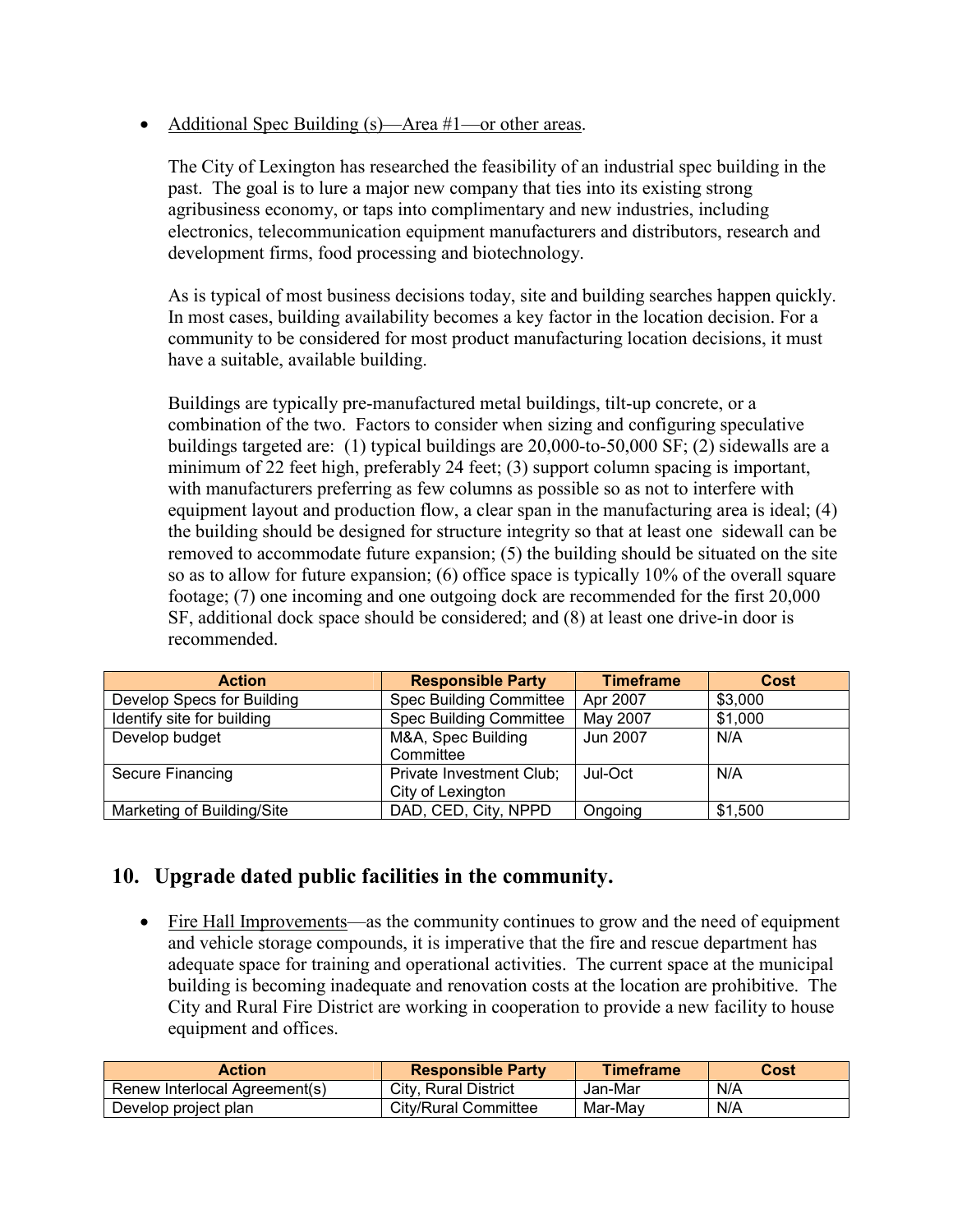| $\sim$<br>project<br>Bia<br>and<br><b>CONSTILICT</b> | <b>District</b><br>vui a | лес<br>Mav-l | .ooc<br>.n. |
|------------------------------------------------------|--------------------------|--------------|-------------|
|                                                      |                          |              |             |

• Park Shelter Construction—Memorial Park—the Park Improvement Committee has been meeting since mid-2006 to develop plans for park revitalization, master trail planning, and new park construction. The first project identified is the need for a new park shelter and comfort house station in Memorial Park. The City has obligated \$75,000 in FY 2007 for this project; the intent is to work with the Lexington Community Foundation to build a successful project. This project will serve as the cornerstone to continue park revitalization efforts.

| <b>Action</b>                         | <b>Responsible Party</b> | <b>Timeframe</b> | Cost     |
|---------------------------------------|--------------------------|------------------|----------|
| Plan project scope and specifications | City, Lex Foundation     | Jan-March        | N/A      |
| Bid and construct project             | Lex Foundation           | April-Jun        | \$85,000 |
| <b>Project Dedication</b>             | City, Lex Foundation     | Jul              | \$1,000  |
|                                       |                          |                  |          |

• Park Rehabilitation—the landscape, equipment, comfort stations, sidewalks, lighting, water systems, and other facilities in the City parks continue to show the effects of age. It is important for the City to upgrade and maintain these facilities for the benefit of the citizens. The Park Improvement Committee has been developing a capital improvement work plan for park renovation projects. The City has budgeted a modest level of funds for FY 2007, and the Lexington Foundation has taken the position to help renovation efforts by raising funds through its community activities; it is anticipated there will be additional funds available in the next fiscal year to implement a more aggressive renovation work plan.

| <b>Action</b>                      | <b>Responsible Party</b> | <b>Timeframe</b> | Cost         |
|------------------------------------|--------------------------|------------------|--------------|
| Develop park improvement work plan | <b>Park Committee</b>    | Jan-ongoing      | N/A          |
| Prioritize FY 2007 work plan       | <b>Park Committee</b>    | March            | N/A          |
| Plan FY 2007 projects              | Park Committee, City     | Apr              | N/A          |
| Bid and construct projects         | City, Lex Foundation     | May-Oct          | Undetermined |
|                                    |                          |                  |              |

 New Park Development—as the community continues to develop onto new lands, it is important that the City plan for the development of new neighborhood parks, recreational fields, and trail systems. The City will work with the Park Improvement Committee and local groups such as the Optimist Club and the Lexington Foundation on the planning and implementation of future projects. In FY 2007, planning will be a high priority.

| <b>Action</b>                     | <b>Responsible Party</b>                              | <b>Timeframe</b> | Cost    |
|-----------------------------------|-------------------------------------------------------|------------------|---------|
| Develop new park development plan | Park Committee, City,<br>Optimists, Lex<br>Foundation | Jan-Dec          | \$5,000 |
|                                   |                                                       |                  |         |

• City Hall Improvements—over the last two years, several evaluations have been done on the potential renovation of City Hall. The needs that have been identified include: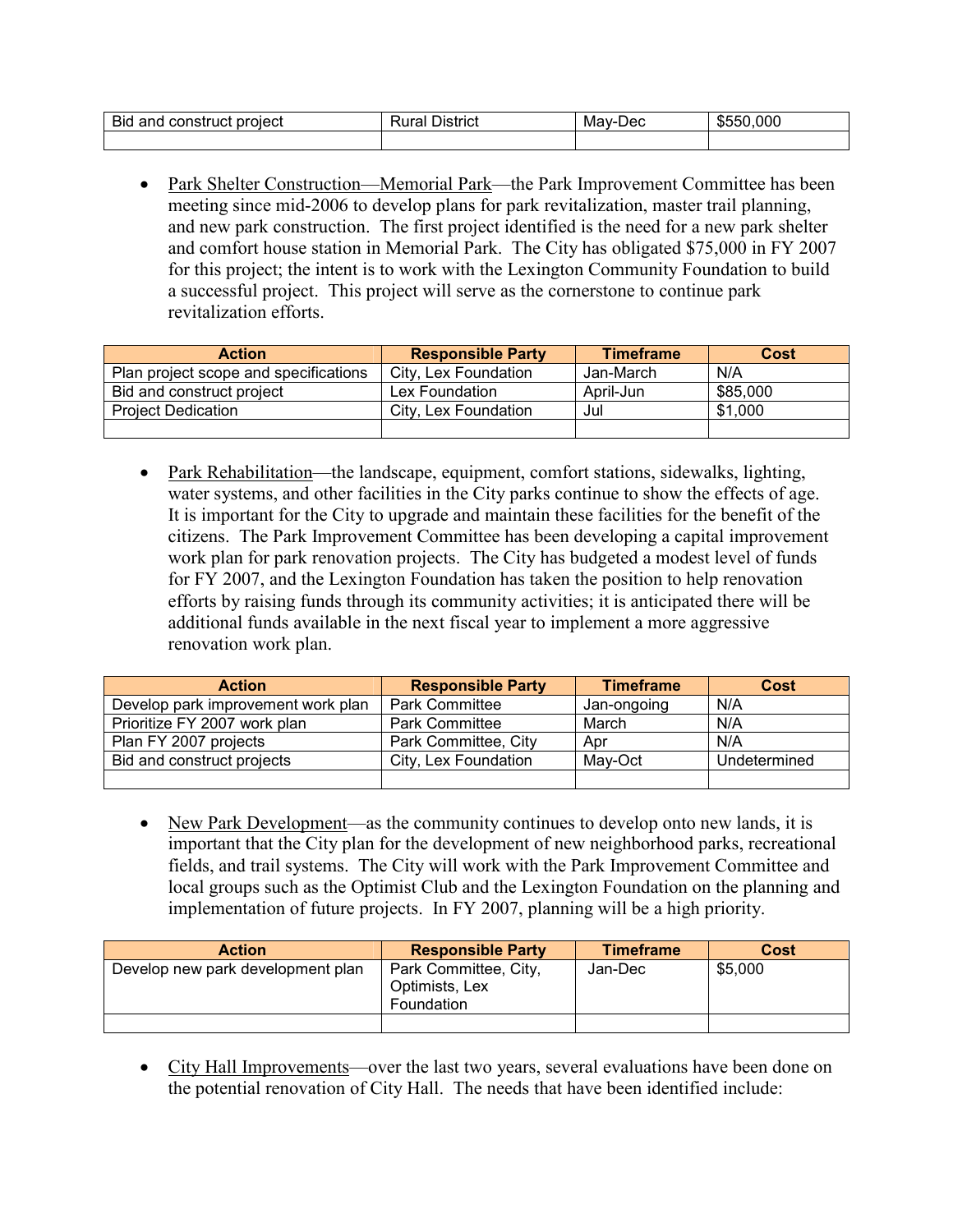additional space for administrative and business office staff, additional space for record storage, renovation of Police Department office to maximize available space, renovation of spaces accessible to the general public, exterior renovation, restroom renovation, and a mechanical system upgrade. An overall renovation plan and cost should be developed for Council consideration. It is anticipated that a building renovation would be divided into two phases to spread the costs over two fiscal years.

| <b>Action</b>           | <b>Responsible Party</b> | <b>Timeframe</b> | Cost    |
|-------------------------|--------------------------|------------------|---------|
| Develop renovation plan | Citv                     | Jan-Sep          | \$3,000 |
|                         |                          |                  |         |

 GGC Improvements—the addition and renovation project for the Grand Generation Center will be completed by the end of April 2007. The need to improve the parking lot and street terrace areas will remain following this project. The City should evaluate the need and plan for improvement of the areas.

| Action                  | <b>Responsible Party</b> | <b>Timeframe</b> | Cost         |
|-------------------------|--------------------------|------------------|--------------|
| <b>Project Planning</b> | Citv                     | Mar-ongoing      | Undetermined |
|                         |                          |                  |              |

 WWTP Improvements—secondary digester—the floating lid on the secondary digester at the wastewater plant was damaged and needs to be removed and replaced. The digester is an important part of the plant operations and needs to be returned to service. Planning is currently underway to remove the lid to evaluate replacement efforts. This will be a two phase project.

| <b>Action</b>                 | <b>Responsible Party</b> | <b>Timeframe</b> | Cost      |
|-------------------------------|--------------------------|------------------|-----------|
| Plan removal project          | City                     | Jan-Feb          |           |
| Bid and implement project     | City                     | Mar-Mav          | \$100,000 |
| Evaluate and plan replacement | City                     | May-Jul          | \$5,000   |
| Bid and construct replacement | Citv                     | Jul-Dec          | \$100.000 |
|                               |                          |                  |           |

• Northwest Drainage—storm water management in the northwest portion of the community has been an issue for over the last 25+ years. In 2006, The City acquired a 120 acre tract of vacant land that has been a direct source of storm water sheeting into the developed neighborhoods in the area. An evaluation of the issue as completed in 2006, and should be reviewed to develop a definite plan for storm water remediation in the area. The evaluation indicated that the development of a detention cell north of the Optimist Rec Complex would be the most cost effective way to manage the storm water.

| <b>Action</b>                                           | <b>Responsible Party</b> | <b>Timeframe</b> | Cost      |
|---------------------------------------------------------|--------------------------|------------------|-----------|
| Review 2006 Study                                       | City                     | Jan-Apr          | \$2,000   |
| Develop plan for improvement                            | City                     | May-Aug          | \$5,000   |
| Consider bid and construction of<br>improvement project | City                     | Sep-Dec          | \$200,000 |
|                                                         |                          |                  |           |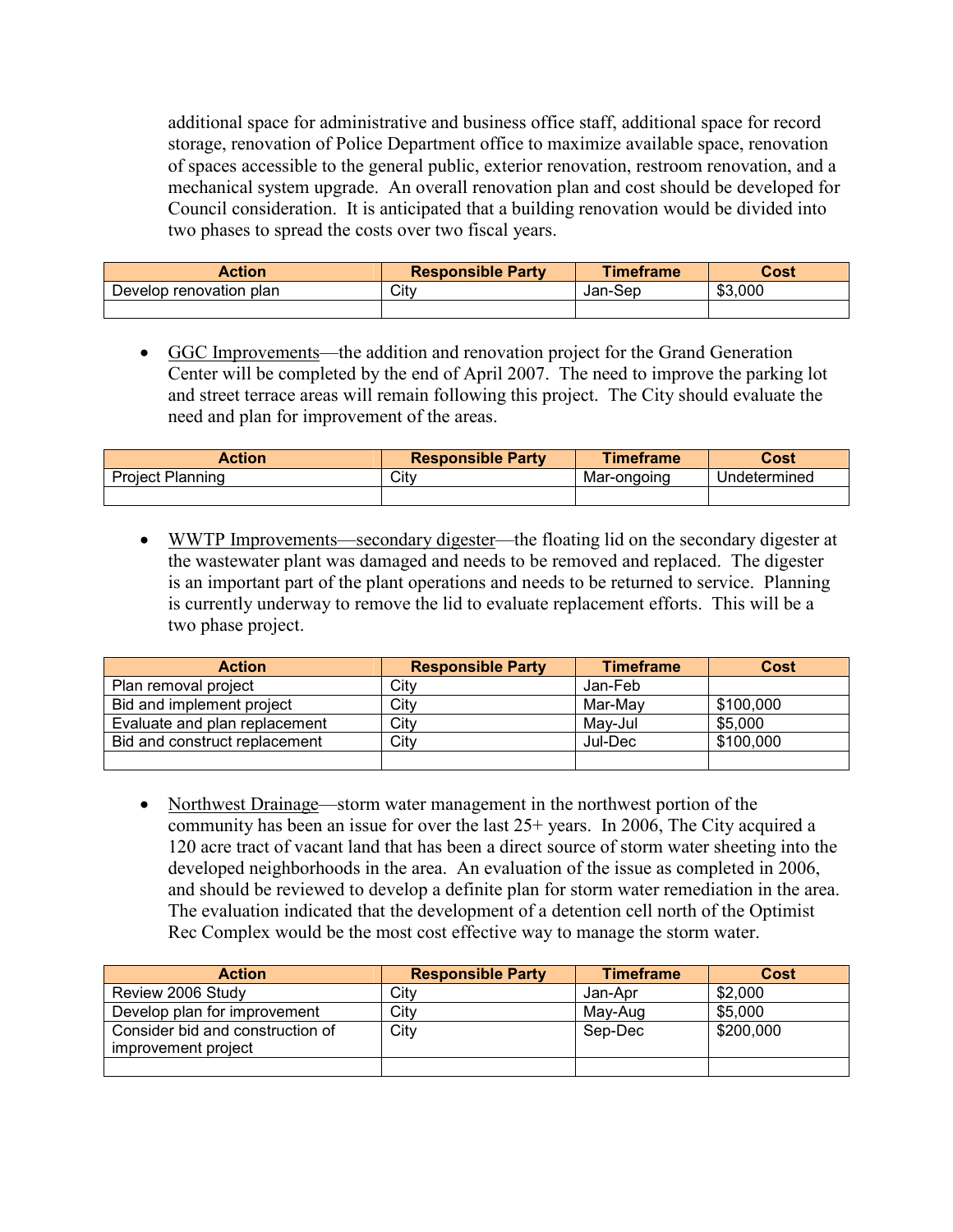Southwest Drainage—storm water management in the southwest portion of the community has been an issue for over the last 25+ years. An evaluation was done in 2006 that indicated that storm water sheeting from vacant land to the west of the Community Service Building, 800 W. Vine Street, causes flooding to properties south of the UPRR, west of S. Adams Street and north of W. Elm Street. The evaluation indicated that the construction of a detention cell would be the most cost effective remedy to manage the storm water. The development of a plan and project should be completed in 2007.

| <b>Action</b>                                           | <b>Responsible Party</b> | <b>Timeframe</b> | Cost     |
|---------------------------------------------------------|--------------------------|------------------|----------|
| Review 2006 Recommendations                             | City                     | Jan-Apr          | \$2,000  |
| Develop plan for improvement                            | City                     | May-Aug          | \$5,000  |
| Consider bid and construction of<br>improvement project | City                     | Sep-Dec          | \$50,000 |
|                                                         |                          |                  |          |

 Electric Distribution Study—as the community continues to develop, the demand for residential, commercial, and industrial electric capacity increases. To better understand the capital needs of the system to insure customer reliability, a system distribution study should be completed to identify needs. Following the transition to NPPD operation and maintenance services on May 1, 2007, NPPD should be commissioned to perform a distribution study for the Lexington system. This study would be completed by the NPPD engineering department under the agreement for operation and maintenance services.

| <b>Action</b>                 | <b>Responsible Party</b> | Timeframe | Cost     |
|-------------------------------|--------------------------|-----------|----------|
| Commission and complete study | City.<br><b>NPPL</b>     | Mav-Oct   | \$10,000 |
|                               |                          |           |          |

 Cemetery Expansion—the City operates two cemeteries, Greenwood and Evergreen. Traditionally, Greenwood has been the cemetery that has received most of the maintenance attention, capital improvement, and plot sales. Greenwood is currently running out of spaces and a decision on future direction is needed.

| <b>Action</b>                       | <b>Responsible Party</b> | Timeframe | Cost    |
|-------------------------------------|--------------------------|-----------|---------|
| Plan for future cemetery operations | City                     | Jan-Oct   | \$3,000 |
|                                     |                          |           |         |

• Landfill—Lexington is a member of the Lexington Solid Waste Agency, which operates a landfill and C&D facility. The initial footprint of the LASWA facility has remaining capacity of an estimated 5-8 years. Discussions are currently underway on the future of LASWA operations. It has not yet been determined if it is in the best long term interest of Lexington to continue membership in LASWA. The City maintains a closed landfill and owns property abutting the LASWA facility that would be acceptable for landfill and C&D site development. In 2006, Lexington completed the initial ground water modeling for landfill permitting purposes on this property. It is advisable for Lexington to continue the work needed for permitting a landfill operation.